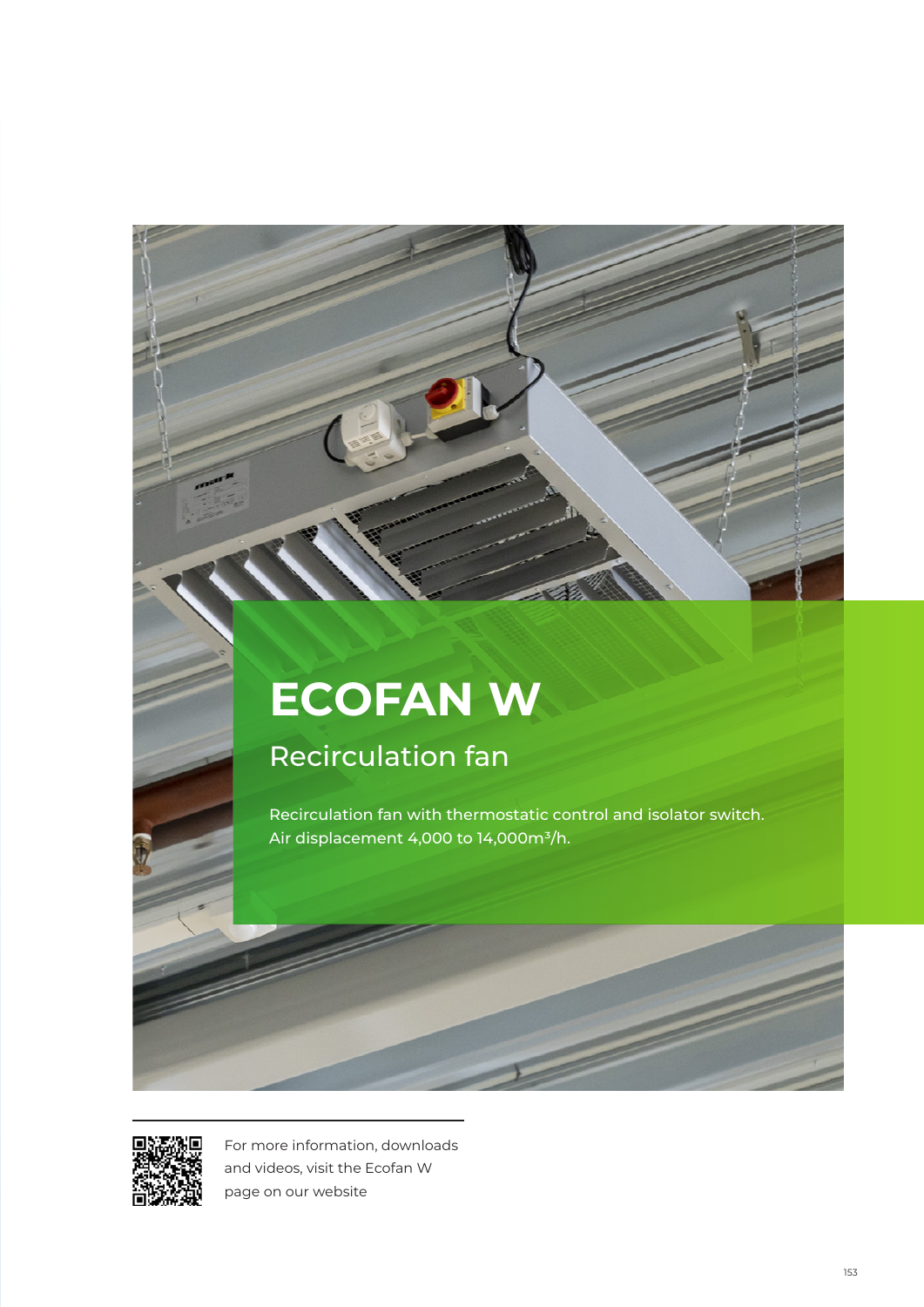#### Ventilation / Recirculation



#### **Product features**

- Aluzinc housing
- Integrated thermostat
- 4-sided downflow hood
- Low maintenance



#### **Easy to use, with savings up to 30% on your energy consumption**

Mark recommends an ECOFAN with every air heater. A combination of these products provides optimum comfort and good heat distribution within the room. It is known that hot air rises which means that an air heater requires more time to heat up a room. A thermostatically-controlled ECOFAN transports the warm blanket under the roof to the occupied area. As a result, the room heats up more quickly, and gas consumption can in some cases be reduced by up to 30%.

The ECOFAN recirculating fan is available with various air displacements from 4.000 to 14.000  $m^3/h$ . The unit comes as standard with isolator switch and a reverse operating room thermostat that switches on the fan when the area under the ceiling becomes hot. The unit is also available as an ATEX / EEXmodel, with the following classification: Ex II 2 G c Ex e IIB T3.

The ECOFAN can be used in construction halls, workshops, garages and logistics areas.

The ECOFAN is also available with speed controlled low noise ECmotor. Advantages:

- The highest efficiency in case of speed control
- Up to 50% energy saving in case of partial load
- Almost completely linearly adjustable
- Long lifetime
- Low noise level
- Integrated electronic thermal protection

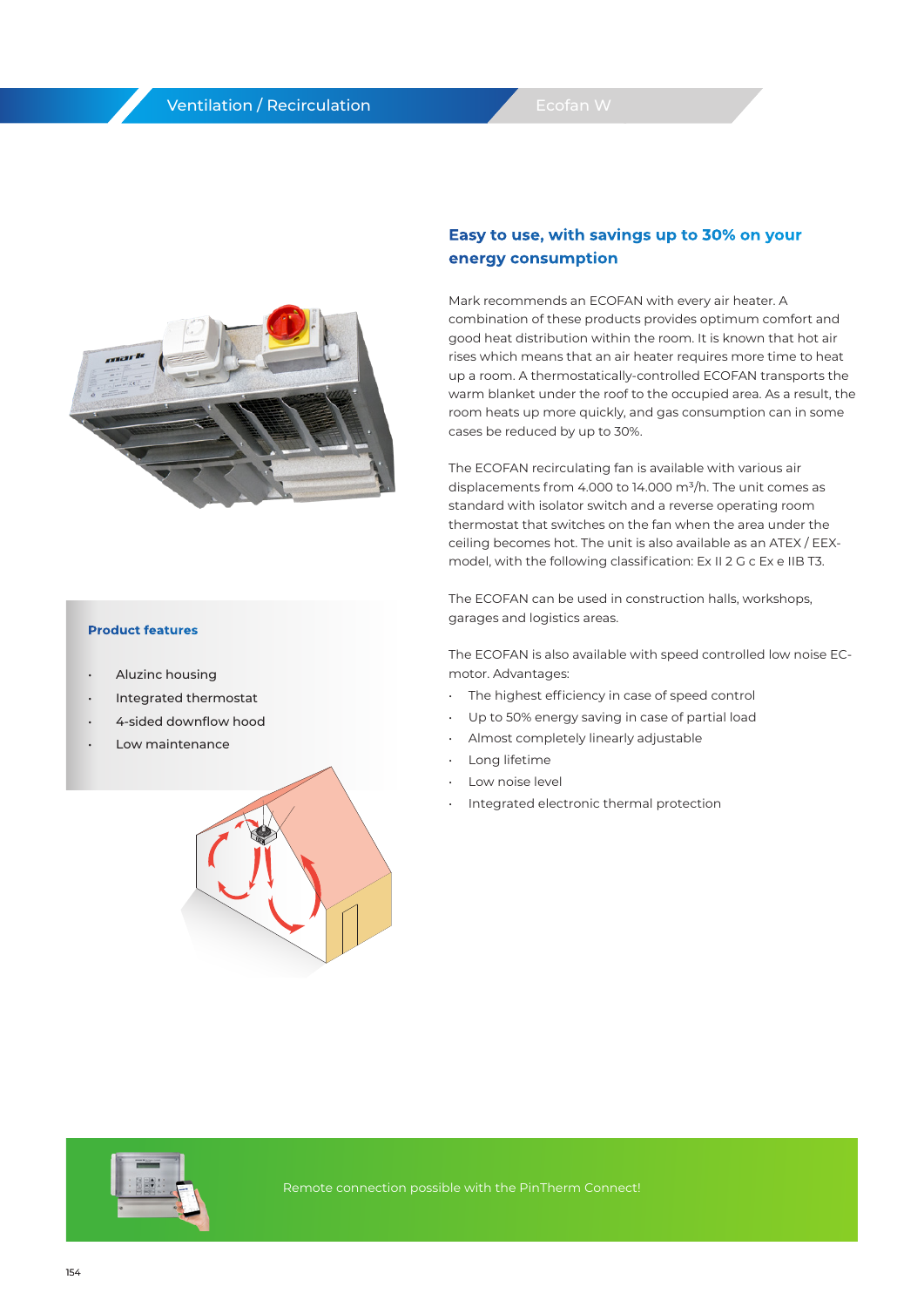### **Dimensions**

| <b>Type</b> | W42 | <b>W82</b> | W82XL | W142 |
|-------------|-----|------------|-------|------|
| А           | 560 | 720        | 860   | 860  |
| B           | 500 | 600        | 797   | 797  |
| C.          | 185 | 170        | 220   | 220  |
|             | 280 | 265        | 325   | 325  |

 $\uplus$ 





## **Technical information**

| Type                      |                | W42       | W82       | W82XL     | W142             |
|---------------------------|----------------|-----------|-----------|-----------|------------------|
| Air displacement          | $m^3/h$        | 4000      | 8000      | 8000      | 14000            |
| Motor rating AC-motor     | W              | 150       | 360       | 360       | 535              |
| Motor rating EC-motor     | W              | 125       | 320       | -         | 620              |
| Consumed current AC-motor | $\overline{A}$ | 0,65      | 1,7       | 1,7       | 2,5              |
| Consumed current FC-motor | $\mathsf{A}$   | 1,0       | 2,2       | -         | 2,7              |
| Motor speed AC-motor      | $min-1$        | 1050      | 1150      | 650       | 880              |
| Motor speed EC-motor      | $min-1$        | 1400      | 1490      | ٠         | 1000             |
| Protection class of motor | IP             | 20        | 20        | 20        | 20               |
| Supply voltage (50Hz)     | $\vee$         | $1 - 230$ | $1 - 230$ | $1 - 230$ | $1 - 230$        |
| Noise level               | dB(A)          | 45        | 50        | 50        | 59               |
| Weight                    | kg             | 18        | 24        | 34        | 34               |
| Mounting height           | m              | $4 - 8$   | $7 - 13$  | $10 - 18$ | $10 - 18 (-30*)$ |
| Covered m2 per fan        | m <sup>2</sup> | 400       | 625       | 625       | 900              |

\* with cone

# **Assembly/location suggestions**